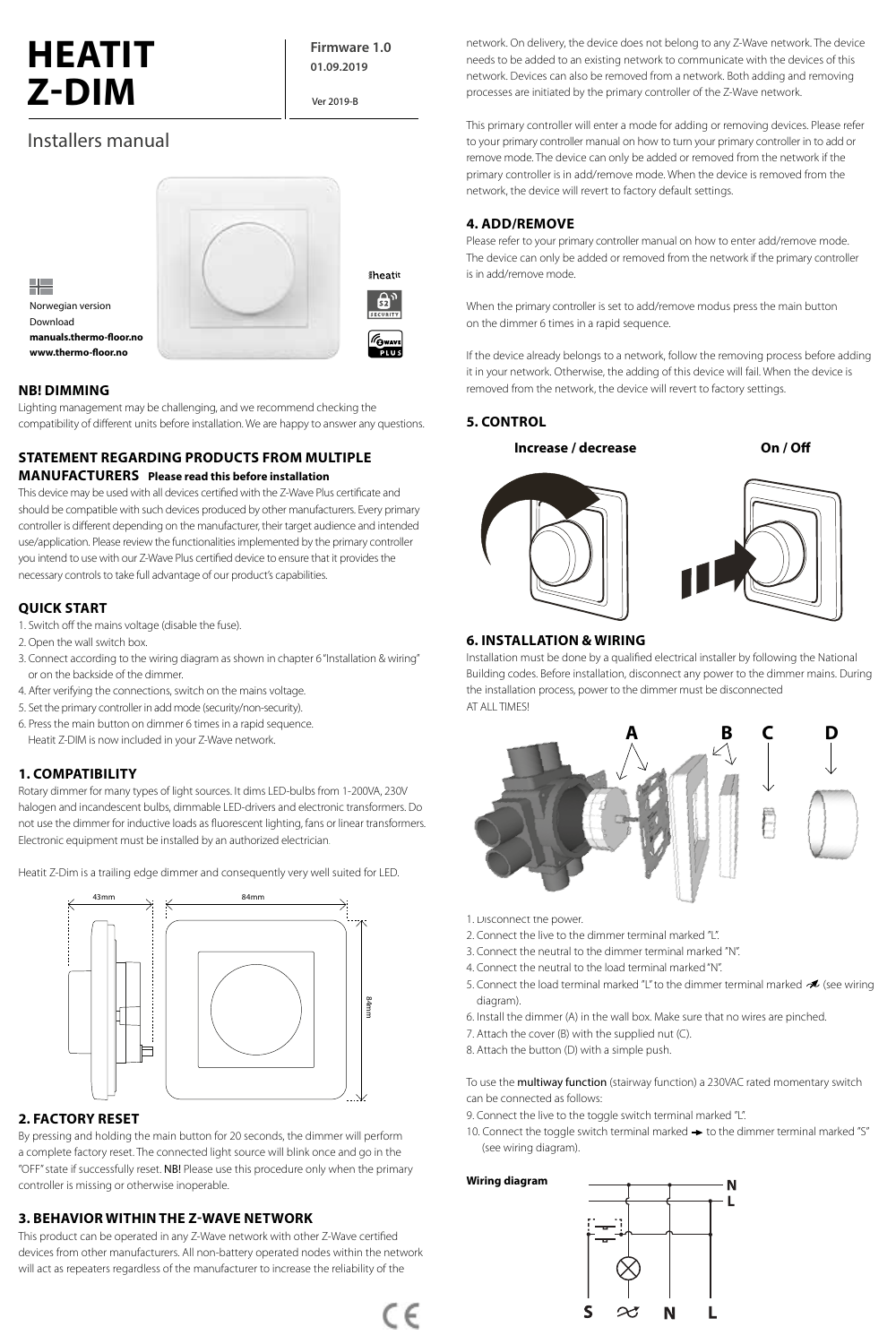

The Heatit Z-Dim switches off if the load exceeds the maximum level. For the dimmer to work correctly again, the error must be corrected and the dimmer turned off and on one time.

#### **STARTUP**

AFTER CONNECTING THE POWER TO THE MULTIDIMMER FOR THE FIRST TIME, ALL PARAMETERS WILL HAVE DEFAULT SETTINGS.

#### **7. MULTIWAY SWITCH FUNCTIONALITY (**stairway function)

Heatit Z-Dim has an integrated stairway function. This is used when a user would like to control the lights from more than one location.

To use multiway switching, connect the product as described in Paragraph 6 "Installation & Wiring". Use up to 2,5mm² wire according to the load.

- **N** Power connection (Neutral) 230V
- **L** Power connection (Live) 230V
- **LO** Load connection
- **S** Multiway switch function (Momentary switch)

## **8. POWER METERING**

The Heatit Z-Dim has functionality to calculate power consumption. To enable this function, Parameter 1 "Connected load" should have a value greater than 0. This is an estimated value, therefor power consumption accuracy depends on load estimation.

1. Estimate the load value (Watt) connected to the Heatit Z-Dim. 2. Use this value in Parameter 1.

Heatit Z-Dim can report accumulated (kWh) and instant (Watt), or only instant (Watt) power consumption. The report time interval can be altered by Parameter 9.

#### **9. CALIBRATION**

Heatit Z-Dim may need to be calibrated after installation. To get the Heatit Z-Dim dimmer calibrated the following procedure should be performed after installation.

- 1. Add the dimmer to your Z-Wave network as described in Paragraph 4 "Add/Remove".
- 2. Turn the wheel counterclockwise to get the lowest brightness level.
- 3. Adjust Parameter 2 "Minimum Dim level" according to your needs.
- 4. Turn the wheel clockwise to get the highest brightness level.
- 5. Adjust Parameter 3 "Maximum Dim level" according to your needs.

## **10. SCENE CONTROLLER**

Heatit Z-Dim supports Central Scene Command Class. This allows you to run various scenes defined in the primary controller.

Altering Parameter 5 and 6 will change the functionality of the Heatit Z-Dim.

| Action   | Attribute           |
|----------|---------------------|
| 2 clicks | Key Pressed 2 times |
| 3 clicks | Key Pressed 3 times |
| 4 clicks | Key Pressed 4 times |
| 5 clicks | Key Pressed 5 times |

## **11. OPERATING THE DEVICE**

Heatit Z-Dim does not support the **Multi Channel Command Class** (Multichannel) encapsulation). The device contains 3 association groups. For further information, see Paragraph 15 "Association Groups".

## **Supporting Command Classes**

Besides the mandatory command classes, Heatit Z-Dim has support for following command classes:

#### **• Basic Command Class**

Sendina Basic Set command to the dimmer will change the level of the multilevel switch. The Basic Command Class values are mapped to the Multilevel Switch Command Class. When powering the OFF using button, the value 0 is sent (0x00). When powering the ON using button, the value 255 is sent (0xFF). When using the rotary encoder, the values 1 - 99 is sent (0x01-0x63).

## **• Binary Switch Command Class**

Sending Binary Switch command to the dimmer will change the state of the device (ON / OFF). If changing Parameter 7 this function may be altered.

#### **• Multilevel Switch Command Class**

Sending Multilevel Switch command to the dimmer will change the level of the multilevel switch.

## **12. SECURITY**

The S2 security enhances Z-Wave Plus with an additional layer of AES 128-bit encryption of the wireless Z-Wave communication to prevent hacking and man-in-middle attacks of the home network. The Heatit Z-Dim supports S2 and has a Z-Wave DSK QR-code label that can be used when the module is included to the Z-Wave home network. The including primary controller will ask for a 5-digit code, which can be identified beneath the QR-code, and will then ask to confirm the rest of the code that is contained in the QR-code.

#### The Z-Wave DSK can be found in the QR-Code and is located in 3 locations;

1. Box of the product. 2. On physical product, placed on the metal frame. 3. On the PCB.

## **13. NODE INFORMATION FRAME**

The Node Information Frame is the business card of a Z-Wave device. It contains information about the device type and the technical capabilities. The add and remove procedure of the device is confirmed by sending out a Node Information Frame. Besides this, it may be necessary for certain network operations to send out a Node Information Frame.

#### **14. ASSOCIATIONS**

Z-Wave devices control other Z-Wave devices. The relationship between one device controlling another device is called association. In order to control a subordinate device, the controlling device needs to maintain a list of devices that will receive controlling commands. These lists are called "Association Groups". They are always related to the specific event triggered (e.g. sensor reports). In case the event occurs all devices stored in the respective association group will receive a common wireless command.

#### **SCENARIO 1**



#### **Scenario 1A Associate two Heatit Z-DIM dimmers.**

#### **Expected behavior**

- 1. "DIM 1" will control lights attached to both "DIM 1" and "DIM 2".
- 2. "DIM 2" will control lights attached to both "DIM 2" and "DIM 1".

#### **Required configuration**

- 1. "DIM 1" needs the following setup:
	- a. Association using "*Basic Set*" from Association Group 2 to "DIM 2" .
- 2. "DIM 2" needs the following setup:
	- a. Association using "*Basic Set*" from Association Group 2 to "DIM 1.

#### **SCENARIO 2**



#### **Scenario 2A Associate Heatit Z-DIM with a Binary Switch device.**

#### **Expected behavior**

- 1. Turning ON/OFF "DIM 1" will turn "Binary Switch Device" ON/OFF.
- 2. Turning ON/OFF "Binary Switch Device" will turn "DIM 1" ON/OFF.

#### **Required configuration**

- 1. "DIM 1" needs the following setup:
	- a. Association using "*Binary Switch Set*" from Association Group 3 to "Binary Switch Device".
- 2. "Binary Switch Device" needs the ollowing setup:
	- a. Association using "*Binary Switch Set*" from Association Group 3 to "DIM 1" .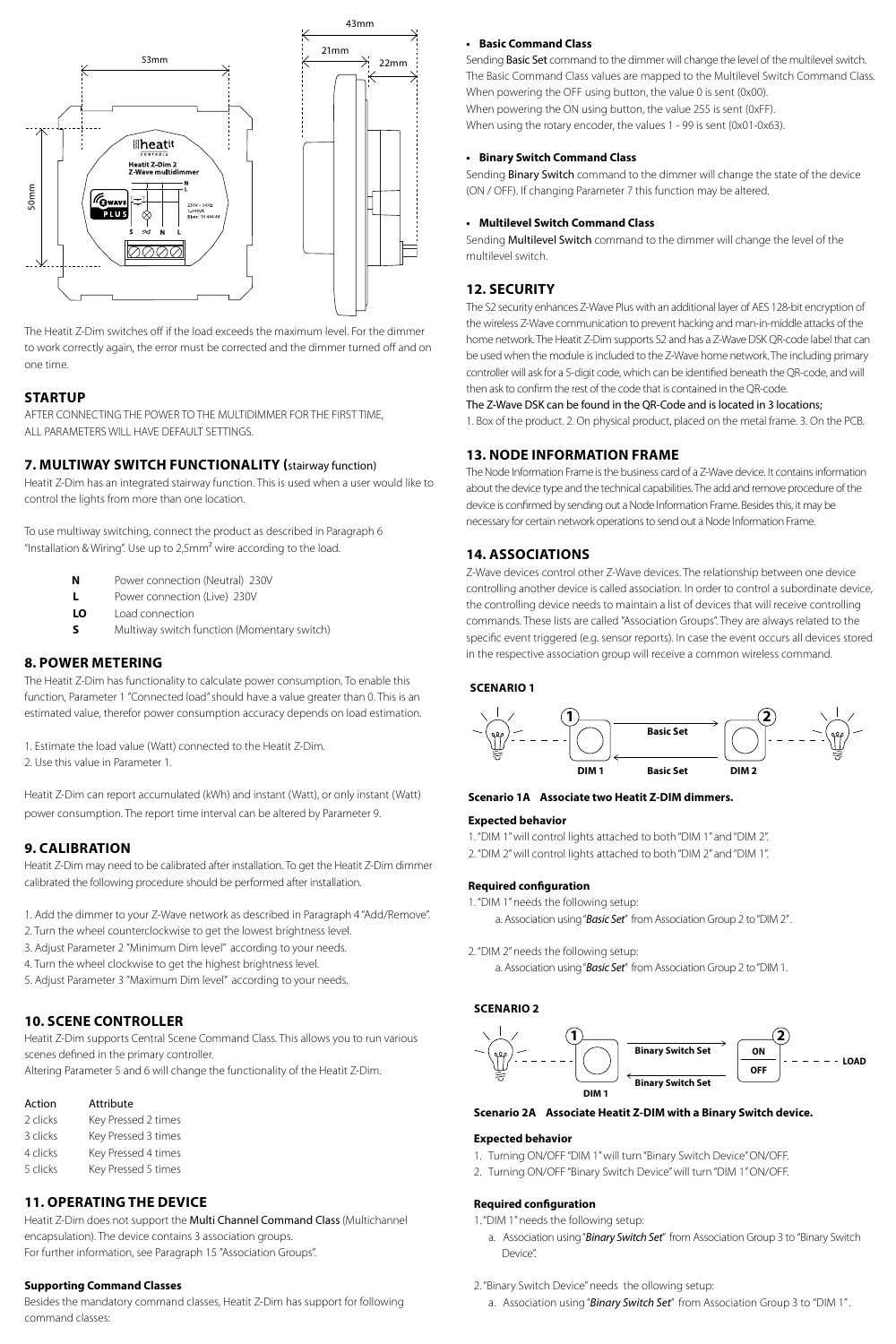## **15. ASSOCIATION GROUPS**

| <b>MULTI LEVEL SWTICH</b><br><b>DEVICE</b> | <b>DESCRIPTION</b>                                                                                                                                                                                   |
|--------------------------------------------|------------------------------------------------------------------------------------------------------------------------------------------------------------------------------------------------------|
| Group 1<br>I ifeline                       | Lifeline. (Normally used by the Z-Wave<br>Controller) Sends:<br>- Multilevel Switch Report<br>- Meter Report<br>- Device Reset Locally<br>- Central Scene Notification<br>Max. nodes in the group: 8 |
| Group 2<br>Dimming level                   | - Basic Set<br>Basic Set is usually used to control other<br>dimmer devices.<br>Max. nodes in the group: 8                                                                                           |
| Group 3<br>State of Device ON/OFF          | - Binary Switch Set<br>Binary Switch Set is usually used to control<br>other ON/OFF devices.<br>Max. nodes in the group: 8                                                                           |

#### **Setting and Removing Associations**

Associations can be assigned and removed via Z-Wave commands. Please refer to the primary controller user manual.

## **16. CONFIGURATION PARAMETERS**

Z-Wave products are supposed to work *out of the box* after adding, however, certain configurations of a device can alter the functionality to better serve the users needs or unlock further enhanced features.

After a change in any parameter, the dimmer will turn ON using the dimming level value from Parameter 10 "Power restore level".

**Parameter 1, Parameter Size 1. Connected Load.** 

The parameter defines the value of connected load. Refer to Paragraph 8 "Power Metering".

| <b>VALUE</b> | <b>DESCRIPTION</b>         |
|--------------|----------------------------|
|              | Not configured (Default)   |
| $1 - 200$    | 1-200 Watts connected load |

**Parameter 2,** Parameter Size 1. Minimum Dim level.

The parameter defines the lowest dimming level of the dimmer. The value must be lower than parameter 3 "Maximum Dim Level".

| <b>VALUE</b> | <b>DESCRIPTION</b>           |
|--------------|------------------------------|
| - 98         | 1% - 98% Default is 20 (20%) |

**Parameter 3,** Parameter Size 1. Maximum Dim level.

The parameter defines the highest dimming level of the dimmer. The value must be higher than parameter 2 "Minimum Dim Level".

| <b>VALUE</b> | <b>DESCRIPTION</b>           |
|--------------|------------------------------|
| $2 - 99$     | 2% - 99% Default is 85 (85%) |

**Parameter 4,** Parameter Size 1. Total steps.

The parameter defines how many steps it should take to dim from minimum<br>to maximum dim level (One round = 20 steps)  $t$  aximum dim level (One round  $-$ 

| to maximum all the vertone found $-$ zo steps). |                                        |  |
|-------------------------------------------------|----------------------------------------|--|
| <b>VALUE</b>                                    | <b>DESCRIPTION</b>                     |  |
| $5 - 255$                                       | 5-255 steps. Default is 15 (3/4 round) |  |

**Parameter 5, Parameter Size 1. Double press function.** The parameter defines the double press functionality.

| <b>VALUE</b> | <b>DESCRIPTION</b>                   |
|--------------|--------------------------------------|
|              | Central Scene notification (Default) |
|              | Dim to highest level                 |

#### **Parameter 6, Parameter Size 1. Scene controller.** The parameter enables scene controller.

| <b>VALUE</b> | <b>DESCRIPTION</b> |
|--------------|--------------------|
|              | <b>Disabled</b>    |
|              | Active (Default)   |

**Parameter 7, Parameter Size 1. Switch ON level.** 

The parameter defines the dimming level when restored from the OFF state by push button.

| <b>VALUE</b> | <b>DESCRIPTION</b>                |
|--------------|-----------------------------------|
|              | Restores last dim level (Default) |
| $1 - 99$     | 1% - 99%                          |

## **Parameter 8, Parameter Size 1. Dimming Duration.**

The parameter defines how long it takes to dim to the desired level. Note! Only Multilevel Switch Command Class is affected by this parameter.

| <b>VALUE</b> | <b>DESCRIPTION</b>                                  |
|--------------|-----------------------------------------------------|
|              | Disabled                                            |
| $1 - 127$    | Duration in seconds (1 - 127 seconds. Default is 1) |
| $128 - 255$  | Duration in minutes (1 - 127 minutes)               |

#### **Parameter 9, Parameter Size 2. Meter Report Interval.** The parameter defines the report interval for Power Metering.

| <b>VALUE</b> | <b>DESCRIPTION</b>                               |  |
|--------------|--------------------------------------------------|--|
|              | Disabled                                         |  |
| $30 - 32767$ | Duration in seconds (30 - 32 767. Default is 60) |  |

#### **Parameter 10, Parameter Size 1. Power restore level.**

The parameter defines the initial dimming level after power loss.

| <b>VALUE</b> | <b>DESCRIPTION</b>           |  |
|--------------|------------------------------|--|
| $1 - 99$     | 1% - 99% Default is 50 (50%) |  |

## **17. COMMAND CLASSES**

#### **Supported Command Classes**

The following table lists all Command Classes supported by the Z-Wave Device. The device supports both S0, S2 Authenticated security and S2 Unauthenticated security.

|                                              | <b>INSECURE</b><br><b>INCLUSION</b> | <b>INSECURE</b><br><b>ON SECURE</b><br><b>INCLUSION</b> | <b>SECURE</b><br>ON<br><b>SECURE</b><br><b>INCLUSION</b> |
|----------------------------------------------|-------------------------------------|---------------------------------------------------------|----------------------------------------------------------|
| Association (version 2)                      | Yes                                 |                                                         | Yes                                                      |
| Association Group Information<br>(version 1) | Yes                                 |                                                         | Yes                                                      |
| Multi Channel Association (version 3)        | Yes                                 |                                                         | Yes                                                      |
| Version (version 3)                          | Yes                                 |                                                         | Yes                                                      |
| Configuration (version 3)                    | Yes                                 |                                                         | Yes                                                      |
| Manufacturer Specific (version 2)            | Yes                                 |                                                         | Yes                                                      |
| Z-Wave Plus Information (version 2)          | Yes                                 | Yes                                                     |                                                          |
| Device Reset Locally (version 1)             | Yes                                 |                                                         | Yes                                                      |
| Powerlevel (version 1)                       | Yes                                 |                                                         | Yes                                                      |
| Firmware Update (version 4)                  | Yes                                 |                                                         | Yes                                                      |
| Basic (version 2)                            | Yes                                 |                                                         | Yes                                                      |
| Supervision (version 1)                      | Yes                                 | Yes                                                     |                                                          |
| Switch Binary (version 1)                    | Yes                                 |                                                         | Yes                                                      |
| Meter (version 3)                            | Yes                                 |                                                         | Yes                                                      |
| Switch Multilevel (version 4)                | Yes                                 |                                                         | Yes                                                      |
| Central Scene (version 3)                    | Yes                                 |                                                         | Yes                                                      |
| Security (version 1)                         | Yes                                 | Yes                                                     |                                                          |
| Security 2 (version 1)                       | Yes                                 | Yes                                                     |                                                          |
| Transport Service (version 2)                | Yes                                 | Yes                                                     |                                                          |